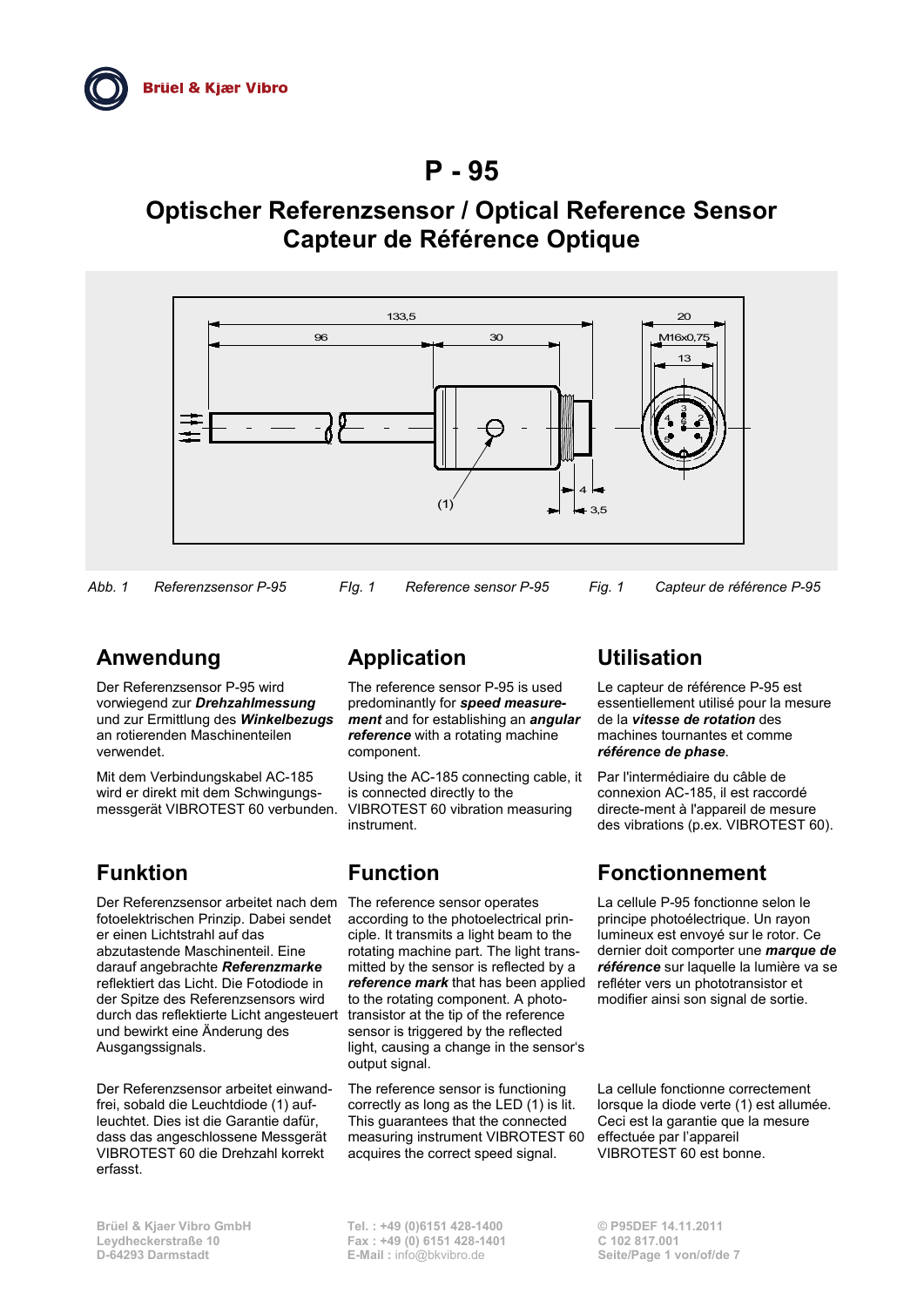

*Abb. 2 Anschluss des P-95 Fig. 2 Connection of P-95 sensor Fig. 2 Code de raccordement du* 

*P-95*

**Tension de sortie maximum pour un montage perpendiculaire, une** 

**Maximaler Ausgangspegel bei senkrechter Montage, optimalem Abtastabstand und hochreflektierender Hellmarke (polierte Welle, Reflexionsfolie)**

**1 Max. output level with vertical installation optimum scanning distance and highly reflective light** 

**mark (shiny shaft, reflecting foil) distance optimale et une surface réfléchissante de bonne qualité (polie ou revêtue d'un morceau de bande réfléchissante)** ca. 16,5 V approx. 16.5 V env. 16,5 V **Minimaler Ausgangspegel bei reflexionsfreier Dunkelmarke ohne Fremdlichteinstreuung (In der Praxis liegt der Mindestwert bei -0,2 V) Min. output level with nonreflecting black mark without parasitic scattered light (in practical operation the min. value is -0.2 V) Tension de sortie minimum pour une surface absorbante ou en l'abscence de lumière auxiliaire (en pratique : -0,2 V)** ca. 0 V approx. 0 V approx. 0 V and 0 V env. 0 V env. 0 V **Eingangswiderstand RE des angeschlossenen Messgeräts Input resistance RE of connected measuring instrument Résistance d'entrée RE de l'appareil de mesure raccordé**

22 kΩ  $22 \text{ k}\Omega$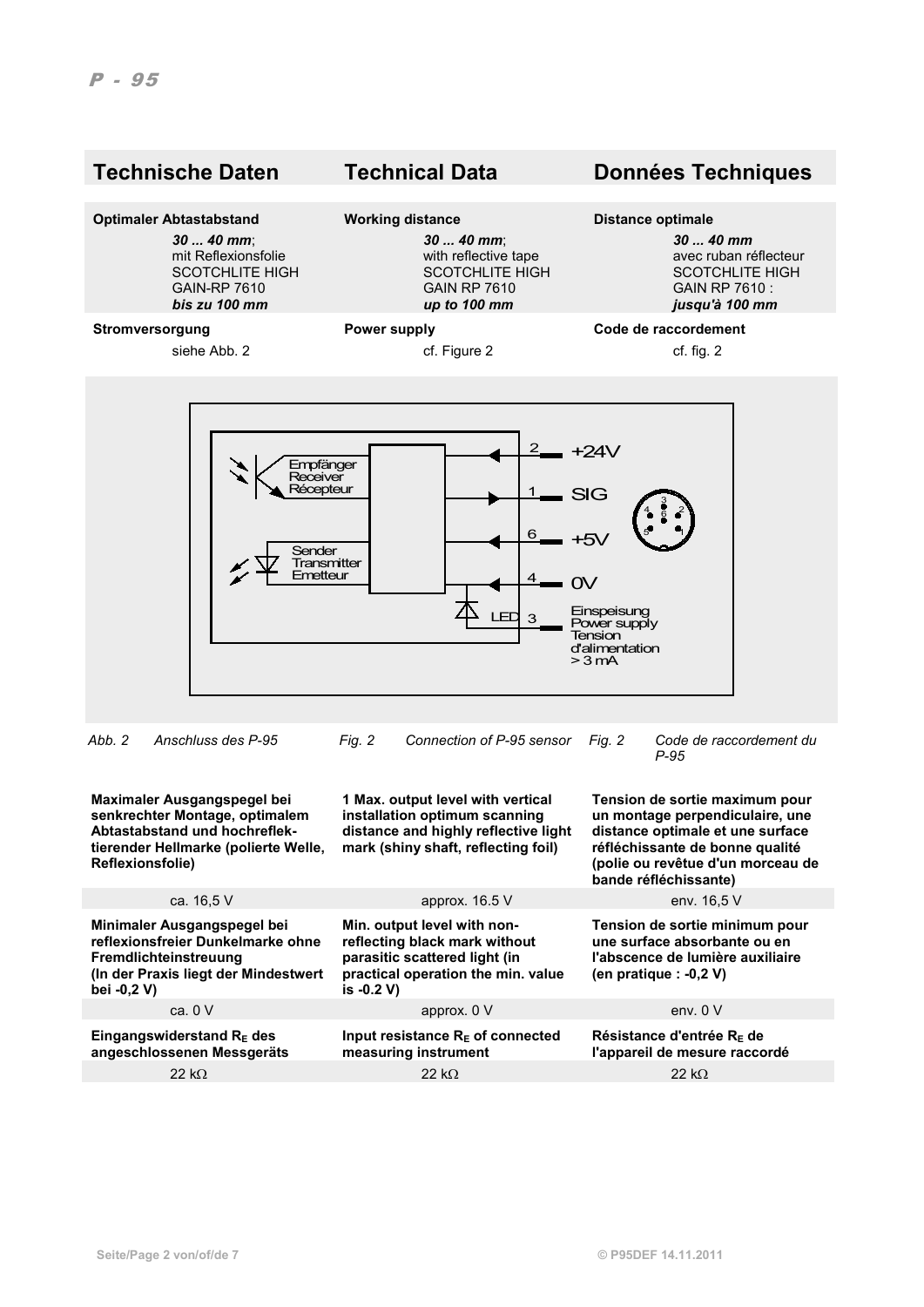**Arbeitstemperaturbereich Working temperature Plage de température de service**

ca.70 g (ohne

# Anschlusskabel)

Produktkategorie / Anwendungsbereich: 9

≤ 100 m  $\leq$  100 m  $\leq$  100 m  $\leq$  100 m  $\leq$  100 m

 $0^{\circ}$ C  $...$  + 50  $^{\circ}$ C  $0^{\circ}$ C  $+$  50  $^{\circ}$ C  $+$  50  $^{\circ}$ C  $+$  50  $^{\circ}$ C  $+$  50  $^{\circ}$ C  $-$ 

**Schutzart Protective rating Protection**

IP 30 IP 30 IP 30 **Gewicht Weight Poids**

approx. 70 g (excluding connection cable)

product category /

application area: 9

Lagertemperaturbereich **Storage temperature** Plage de température de stockage<br>C ...+ 100 °C -:+ 100 °C ---+ 100 °C ---+ 100 °C ---+ 100 °C ---+ 100 °C -30 °C ...+ 100 °C **-30 °C** ...+ 100 °C

env. 70 g (sans câble de raccordement)

#### **WEEE-Reg.-Nr. 69572330 WEEE-Reg.-No. 69572330 WEEE-Reg.-N°. 69572330**

catégorie de produits / domaine d'application : 9

**EMV EMC CEM**

**Störfestigkeit Immunity En réception** nach DIN EN 61000-6-2 as per DIN EN 61000-6-2 selon DIN EN 61000-6-2

**Störaussendung Emission Émission**

nach DIN EN 61000-6-4 as per DIN EN 61000-6-4 selon DIN EN 61000-6-4

Die Referenzmarke, auch als "Hell-Dunkel-Marke" bezeichnet, ist eine an geeigneter Stelle der Wellenoberfläche angebrachte Markierung, die sich in ihrem Reflexionsvermögen von dem der umgebenden Oberfläche deutlich unterscheidet.

Sie kann absorbierend oder reflektierend sein. Die Farbe ist unwichtig.

Sie kann sich sowohl am Umfang, als auch an der Stirnseite der Welle befinden.

### **Beispiele für eine** *absorbierende* **Referenzmarke:**

- 
- 
- sandgestrahlte Oberfläche sand-blast surface surface sablée

The reference mark, also called "Black-and-white mark", is applied to a suitable point on the shaft surface. Its reflection can be clearly distinguished from the surrounding surface.

It might either be absorbing or reflecting. The colour is of no importance.

The mark might be attached to the circumference or to the front face of the shaft.

### **The** *absorbent part* **of the mark can consist, e.g., in:**

- schwarzer Mattlack matt black paint finish vernis mat noir
- mattschwarzes Klebeband matt black adhesive tape ruban adhésif mat
	-

# **Referenzmarke Reference Mark Marque de Référence**

La marque de référence est un endroit du rotor présentant un bon contraste avec le reste de sa surface.

Elle peut être absorbante ou réfléchissante. La couleur n'a pas d'importance.

La marque peut être appliquée soit radialement, soit axialement.

### **Exemples de surfaces**  *absorbantes***:**

- 
- 
-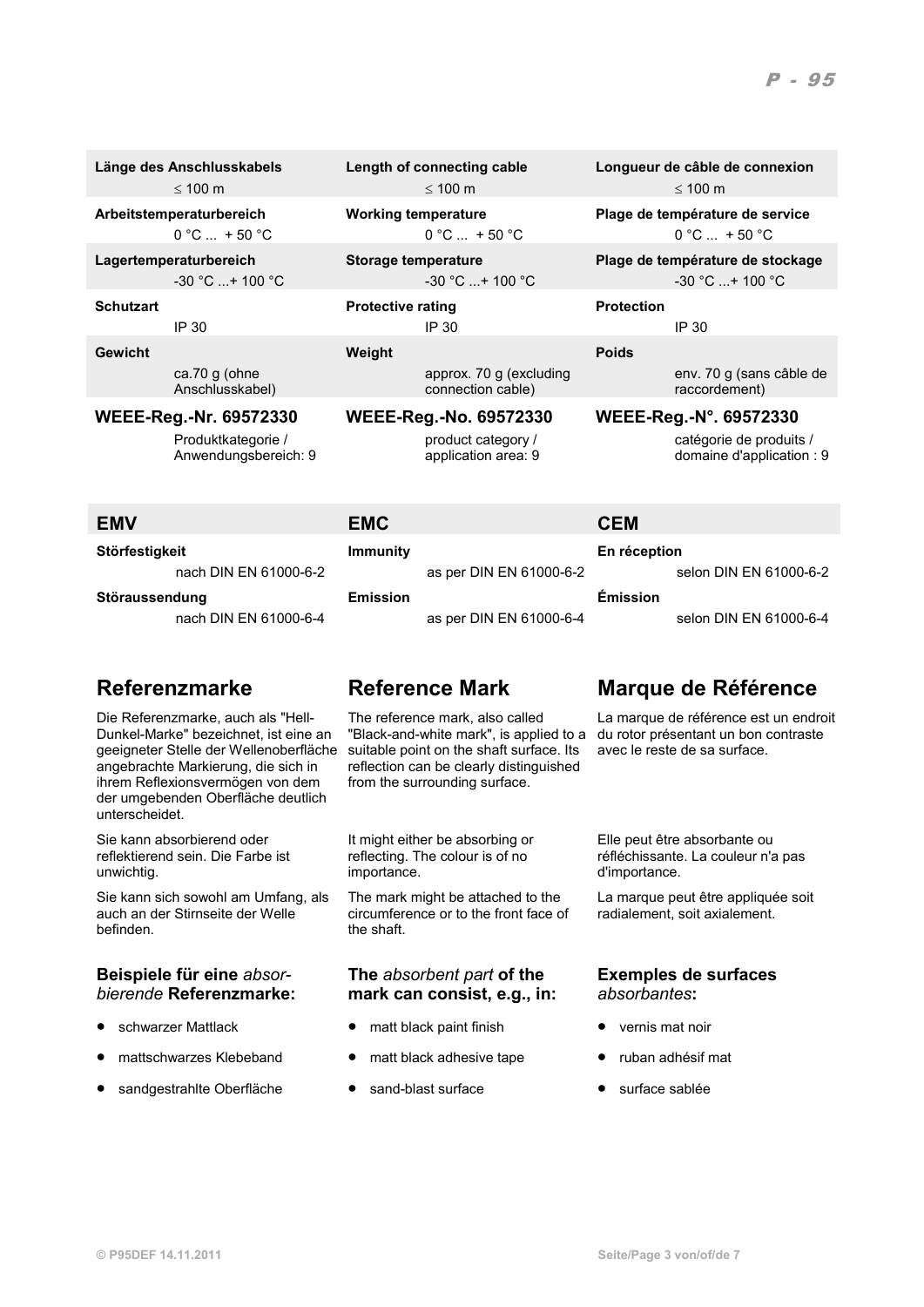### **Beispiele für den** *reflektierenden* **Teil:**

- 
- 
- Reflexionsfolie (siehe Abs. "Probleme mit der Referenzbildung ?")

*Die Marke muss mindestens 5 mm breit sein !*

# **Montage / Justage Assembly and**

- Zum Befestigen des Referenzsensors empfehlen wir, ein Magnetstativ zu verwenden.
- Normalerweise muss der Referenzsensor senkrecht zu der abzutastenden Oberfläche angebracht sein, damit das reflektierte Licht in ausreichender Menge wieder empfangen werden kann. Dies ist nicht nötig, wenn Sie eine Reflexionsfolie verwenden. Sie reflektiert Licht in alle Richtungen und ermöglicht so auch eine schräge Montage des Referenzsensors (siehe Abb. 5).
- Die Spitze des Abtastkopfes soll zwischen 30 und 40 mm von der Referenzmarke entfernt sein.
- Der Verlauf des Ausgangssignals ist abhängig von der Breite und dem Reflexionsmaß der Referenzmarke und dem Abstand des Referenzgebers von ihr. (siehe Abb. 3)

#### **The** *reflective part* **can consist, Exemples de surfaces e.g. in:** *réfléchissantes***:**

- 
- 
- reflective tape (see section "Problems during reference generation?")

*The mark needs to be at least 5 mm long !*

# **Adjustment**

- To fasten the reference pickup, we recommend using a magnetic stand.
- Normally the reference sensor needs to be installed perpendicular to the surface to be scanned, so that a sufficient quantity of the reflected light is received by the sensor.This is not necessary, if the reflective tape mentioned above is used. It reflects the light in all directions and thus enables the sensor to be installed at an angle (see fig. 5 ).
- The tip of the scanning head should be at a distance between 30 and 40 mm from the reference mark.
- The curve of the output signal depends on the width and the amount of reflection of the reference mark and its distance to the reference sensor (see Fig. 3).
- 
- die polierte Welle selbst the shiny shaft itself l'arbre lui-même, s'il est poli
- Anstrich mit Aluminiumbronze a coat of aluminium bronze peinture de bronze d'aluminium
	- ruban réflecteur (voir le paragraphe "Problèmes de Réglage ?")

*La marque doit être au minimum de 5 mm de longueur !*

# **Montage / Ajustage**

- Pour la fixation du capteur de référence, il est recommandé d'utiliser un support magnétique.
- Normalement le montage du capteur de référence doit être perpen-diculaire à la surface à balayer afin de garantir une bonne réception.Ceci n'est pas le cas lorsque l'on utilise du ruban réfléchissant. En effet, ce ruban diffuse la lumière dans toutes les directions et autorise un montage non perpendiculaire du capteur (cf. fig. 5).
- L'extrémité de la cellule doit se trouver à une distance comprise entre 30 et 40 mm de la marque de référence.
- La forme du signal dépend de la largeur, du pouvoir réfléchissant et de la distance de la marque de référence. (cf. fig. 2).



*Abb. 3 Ausgangssignal in Abhängigkeit des Abstandes*

*Fig. 3 Output signal as a function of distance*

*Fig. 3 Signal de sortie en fonction de la distance*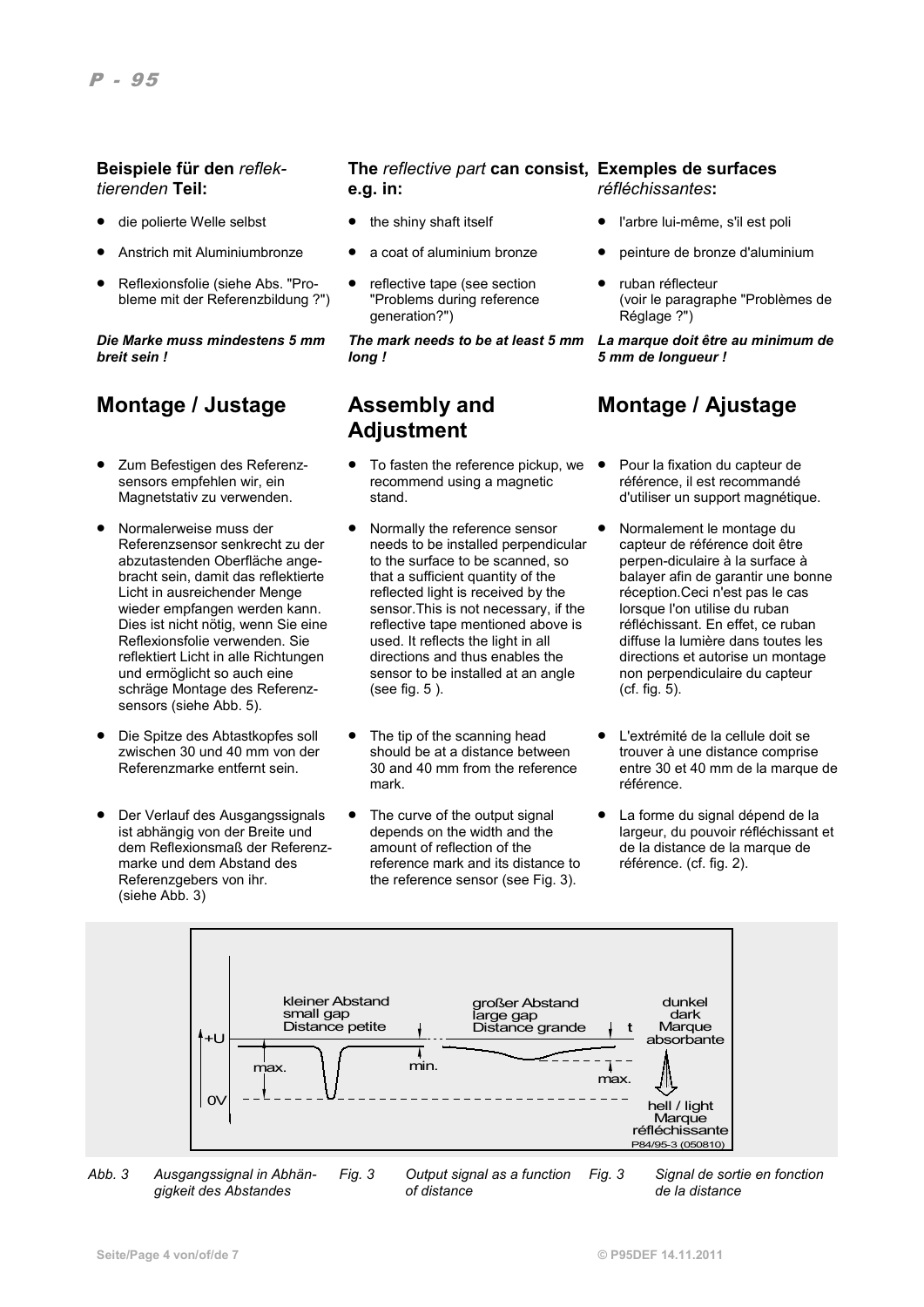### **Probleme mit der Referenzbildung ?**

Sollte trotz korrektem Anschluss des Referenzsensors und richtiger Einstellung des verwendeten Messgeräts kein zufriedenstellendes Referenz-ergebnis erreicht werden, so lässt das Ausgangssignal des Referenzsensors offenbar keine eindeutige Unterscheidung zwischen Referenzmarke und ihrer Umgebung zu. Die nachgeschaltete Elektronik kann nicht mehr zuverlässig triggern.

In der Abbildung 4 a) bis d) sind die häufigsten Ursachen dieses Problems dargestellt und beschrieben. Abb. 4 e) zeigt ein ideales Ausgangssignal.

### **Problems during reference Problèmes de Réglage ? generation?**

If no satisfactory result can be achieved inspite of correct connection of the reference sensor and appropriate setting of the used measuring unit, the output signal of the reference sensor might not permit a clear distinction between the reference mark and its environment.The follow-up electronics are not able to trigger correctly.

Fig. 4a) to d) show and describe the most frequent causes of this problem. Fig. 4a) shows an ideal output signal.

Si les résultats obtenus ne sont pas satisfaisants, même si les précautions décrites ci-dessus ont été prises, cela signifie que la cellule ne distingue pas la marque de référence de son environnement. L'appareil de mesure ne peut alors pas déclencher correctement.

Les figures 4 a) à 4 d) décrivent les causes les plus fréquentes de dysfonctionnement. La figure 4 e) représente un cas idéal.



*Abb. 4 Ausgangssignale des Referenzsensors bei unterschiedlichen Verhältnissen.*

*Output signals of the reference sensor with different conditions*

*Fig. 4 Signal de sortie du capteur de référence dans différents cas d'application*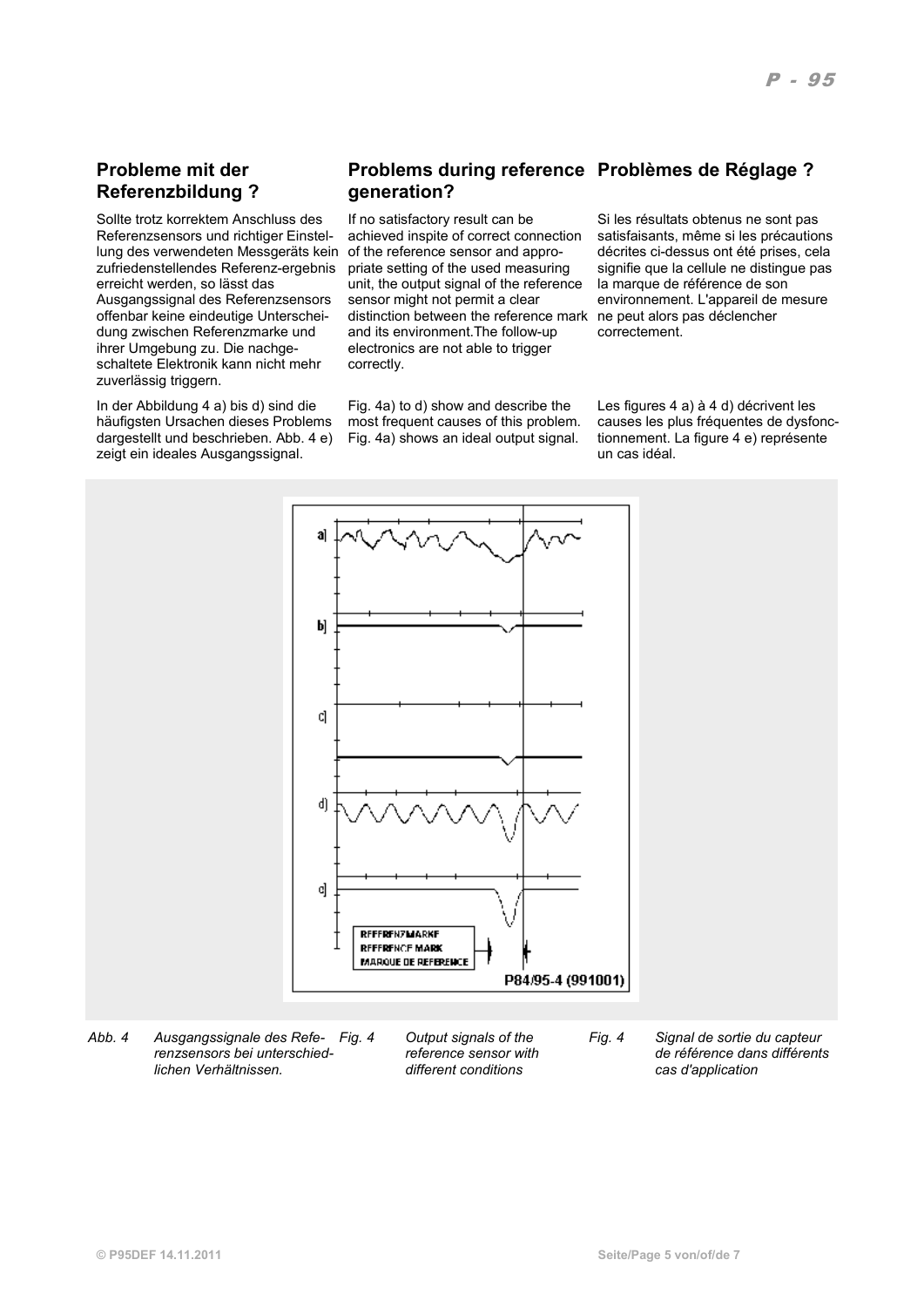- *a)* Starkes "Rauschen" der Wellenoberfläche (unregelmäßige Reflexionen durch Riefen oder unterschiedliche Oberflächenbeschaffenheit) und der relativ geringe Spannungshub im Bereich der Referenzmarke verursachen *Mehrfachtriggerung*.
- *b)* Bei *zu großem* Abstand wird zu wenig ausgesendetes Licht wieder empfangen. Dies bewirkt einen zu geringen Ausgangsspannungshub und damit *Referenzverlust.*
- *c)* Bei *zu kleinem* Abstand (Sättigung *c)* If the distance is *too small* der Empfangsdiode) oder bei Einstreuung von Tageslicht kann der Spannungshub des Ausgangssignals stark verkleinert werden, was wie in b) zu *Referenzverlust* führt.
- *d)* Fremdlichteinstreuung von wechselstrobetriebenen Lichtquellen *können Mehrfachtriggerung* verursachen.
- *e)* Bei korrekten Verhältnissen hebt sich der Signalpegel im Bereich der Referenzmarke deutlich von dem der Umgebung ab und liefert eine stabile Referenz.

### **Empfehlungen und Maßnahmen:**

Um die oben angeführten Probleme sicher zu vermeiden, empfehlen wir als Referenzmarke die Reflexionsfolie SCOTCHLITE HIGH GAIN-Reflexfolie RP 7610 (Hersteller: 3M) zu verwenden. Sie hat folgende entscheidenden Eigenschaften:

• *1000-fachen Reflexionswert von weißer Farbe.*

Die Folie kann deshalb selbst bei hochglänzender Oberfläche einer Welle noch als Hell-Marke benutzt werden.

- *a)* Strong "noise" of the shaft surface (uneven reflection due to grooves or different surface structure) and the relatively low voltage rise in the area of the reference mark cause *multiple triggering.*
- *b* If the distance is *too big*, the amount of absorbed light is insufficient. This causes insufficient rise of the output voltage and thus *loss of reference.*
- (saturation of the receiving diode) or when daylight scatters in, the voltage rise of the output signal might be drastically reduced and thus *reference will be lost* as mentioned under b).
- *d)* Parasitic scattered light from a.c. light sources might cause *multiple triggering*.
- *e)* With correct conditions the signal level in the area of the reference mark can be clearly distinguished from that of the surrounding area and thus supplies a *stable reference.*

### **Recommendations and measures:**

The problems described above can safely be avoided by using reflecting foil SCOTCHLITE GAIN RP 7610 (Manufacturer: 3M). This foil has the following decisive characteristics:

• *Factor 1000 of Reflection compared with white colour.*

The foil can thus be used as a white mark even on highly shiny shaft surfaces.

- *a)* Le "bruit" important de la surface de l'arbre (réflexion irrégulière due à des rayures ou à des traitements inhomogènes) et un faible contraste relatif conduisent à des *déclenchements multiples.*
- *b)* Lorsque la *distance* est *trop importante*, seule une faible partie de la lumière émise est reçue par la cellule photosensible. Le signal de sortie est alors très faible et conduit à la *perte de la référence.*
- *c)* Lorsque la *distance* est *trop faible* ou en présence de *lumière parasite*, le récepteur est saturé. La composante dynamique du signal de sortie se trouve alors particulièrement réduite et il y a, comme en b), *perte de la référence*.
- *d)* Lorsque la lumière parasite provient d'une source alternative (néon par exemple), on peut observer des *déclenchements multiples.*
- *e)* Lorsqu'un bon compromis est trouvé, le signal issu de la marque de référence se distingue nettement de celui de son environnement. La référence est stable.

### **Solutions et recommandations:**

Pour éviter les problèmes décrits cidessus, il est conseillé d'utiliser le ruban réfléchissant *SCOTCHLITE HIGH-GAIN RP 7610* (fournisseur : 3M). Il présente les avantages suivants:

• *Pouvoir réfléchissant 1000 fois supérieur à celui de la couleur blanche.*

Ce ruban peut être utilisé sur une surface polie.